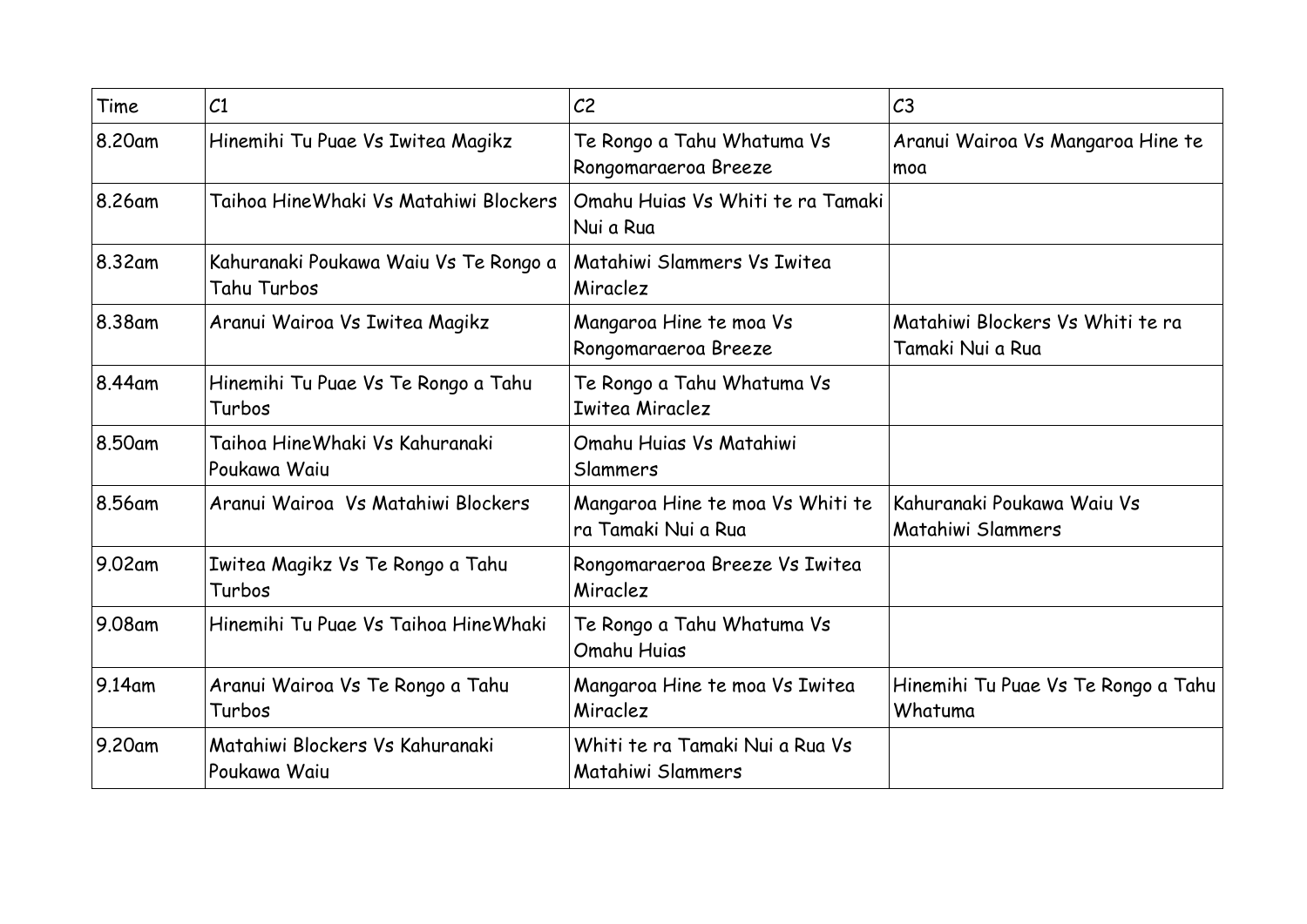| 9.26am  | Iwitea Magikz Vs Taihoa HineWhaki                    | Rongomaraeroa Breeze Vs Omahu Huias   |                           |
|---------|------------------------------------------------------|---------------------------------------|---------------------------|
| 9.32am  | Aranui Wairoa Vs Kahuranaki Poukawa                  | Mangaroa Hine te moa Vs Matahiwi      | Iwitea Magikz Vs          |
|         | Waiu                                                 | Slammers                              | Rongomaraeroa Breeze      |
| 9.38am  | Te Rongo a Tahu Turbos Vs Taihoa<br><b>HineWhaki</b> | Iwitea Miraclez Vs Omahu Huias        |                           |
| 9.44am  | Matahiwi Blockers Vs Hinemihi Tu Puae                | Whiti te ra Tamaki Nui a Rua Vs Te    | Te Rongo a Tahu Turbos Vs |
|         |                                                      | Rongo a Tahu Whatuma                  | <b>Iwitea Miraclez</b>    |
| 9.50am  | Aranui Wairoa Vs Taihoa Hine Whaki                   | Mangaroa Hine te moa Vs Omahu Huias   |                           |
| 9.56am  | Kahuranaki Poukawa Waiu Vs Hinemihi Tu               | Matahiwi Slammers Vs Te Rongo a Tahu  | Taihoa Hine Whaki Vs Vs   |
|         | Puae                                                 | Whatuma                               | Omahu Huias               |
| 10.02am | Matahiwi Blockers Vs Iwitea Magikz                   | Whiti te ra Tamaki Nui a Rua Vs       |                           |
|         |                                                      | Rongomaraeroa Breeze                  |                           |
| 10.08am | Aranui Wairoa Vs Hinemihi Tu Puae                    | Mangaroa Hine te moa Vs Te Rongo a    |                           |
|         |                                                      | Tahu Whatuma                          |                           |
| 10.14am | Kahuranaki Poukawa Waiu Vs Iwitea                    | Matahiwi Slammers Vs Rongomaraeroa    |                           |
|         | Magikz                                               | <b>Breeze</b>                         |                           |
| 10.20am | Te Rongo a Tahu Turbos Vs Matahiwi                   | Iwitea Miraclez Vs Whiti te ra Tamaki |                           |
|         | Blockers                                             | Nui a Rua                             |                           |
| 10.26am | A7 Vs B7                                             | A6 Vs B6                              | A5 Vs B5                  |
| 10.32am | A4 Vs B4                                             | A3 Vs B3                              | A2 Vs B2                  |
|         |                                                      |                                       |                           |
| 10.38am | A1 Vs B1                                             |                                       |                           |
| 10.44am | <b>FINISH</b>                                        | <b>FINISH</b>                         | <b>FINISH</b>             |

## Rules